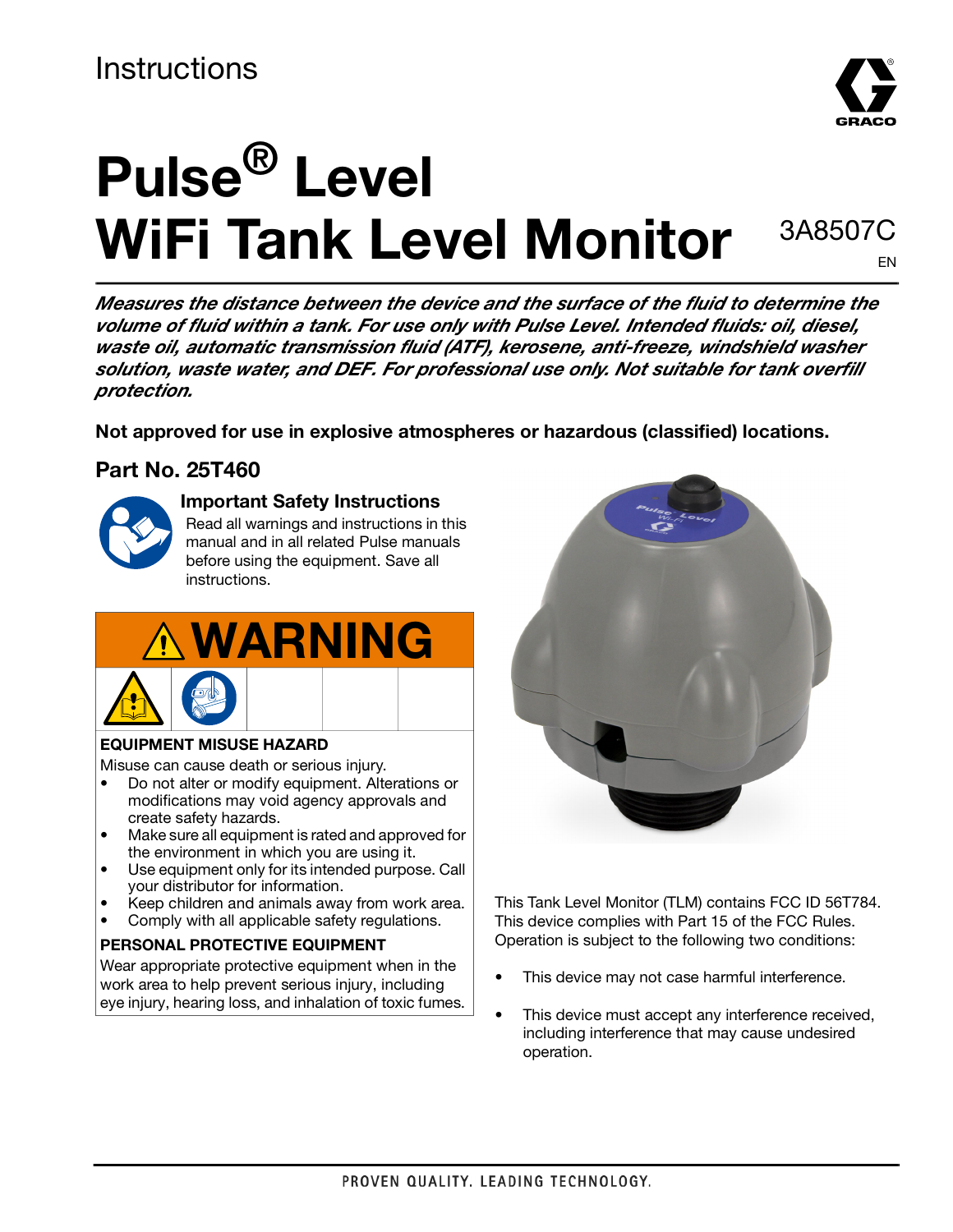# **Installation**

### **Set Up**

#### **NOTICE**

- Do not over tighten TLM into tank bung. Over tightening can cause permanent damage and result in inaccurate readings.
- Do not use the TLM with pressurized tanks. Using the TLM in a pressurized tank will damage the TLM.
- Do not use thread sealant or adhesive. Many of these products are chemically incompatible with the ABS plastic threads.

### **Connecting to a Network**

### **Summary**

Please refer to [t](#page-1-0)he instructions in this section, unless indicated otherwise.

<span id="page-1-0"></span>

#### **FIG. 1**

1. Press and hold the button on the top of the Pulse sensor until the LED light turns red.



- 2. Using a mobile device (e.g. laptop, smart phone, tablet), search for a WiFi network beginning with GRACO and connect.
- 3. Open a web browser and enter "192.168.4.1" into the address bar.
- 4. After the WiFi settings page is loaded, select the intended WiFi network from the drop down bar.
- 5. Enter the selected WiFi network password.
- 6. Click the Connect to WIFI button.
- 7. The LED on the Pulse sensor turns green [\(FIG. 3](#page-1-1)).



#### <span id="page-1-1"></span>**FIG. 3**

- 8. Wait approximately 20 seconds.
- 9. The sensor flashes red or green several times.
- Green flashes indicate that a connection to the network has been established.
- Red flashes indicate that a connection to the network has not been established. The number of red flashes identifies the problem: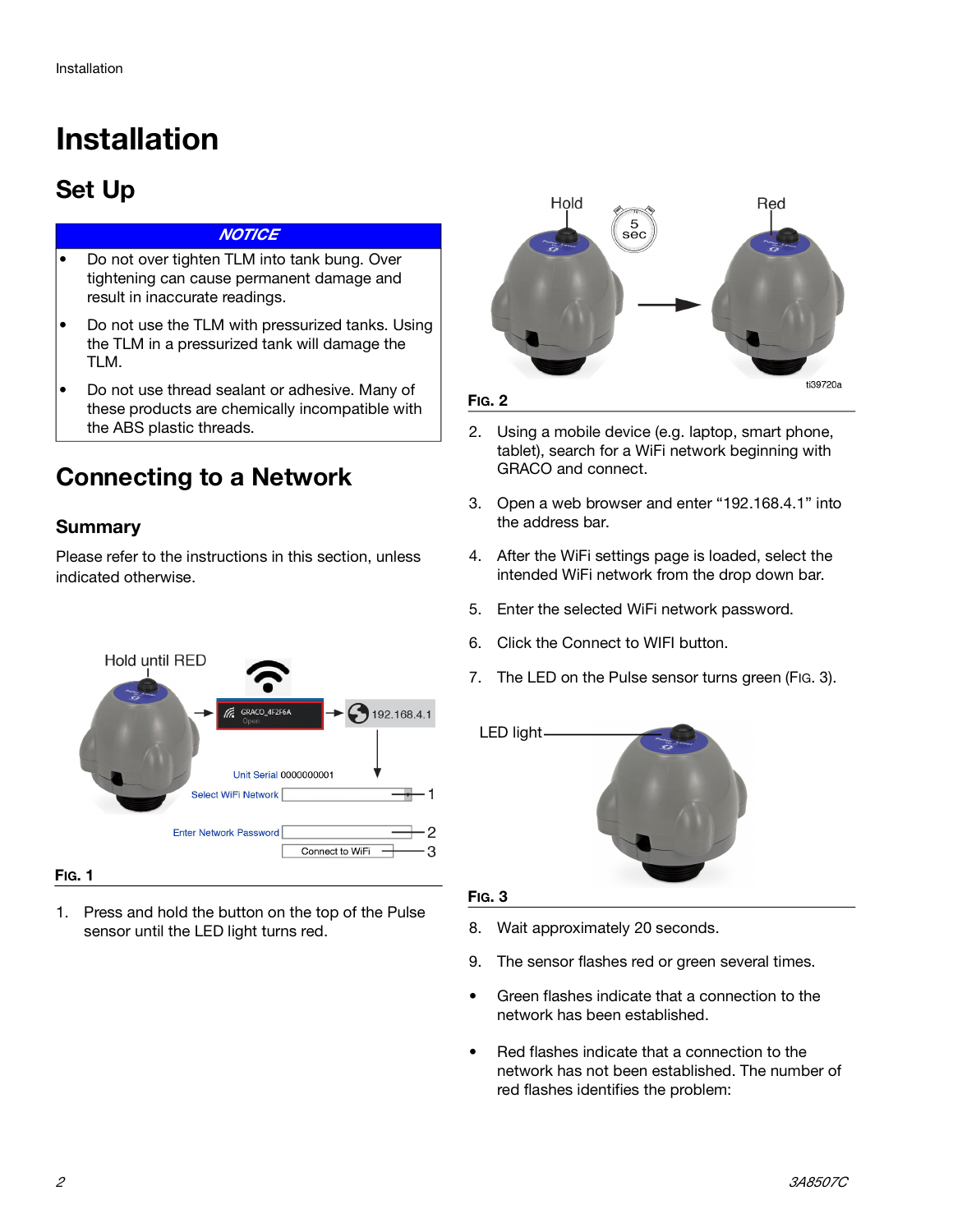| No. of         |                         |                         |
|----------------|-------------------------|-------------------------|
| <b>Flashes</b> | <b>Function</b>         | <b>Resolution</b>       |
| 1              | Unable to find WiFi     | Verify that Connect to  |
|                | network                 | WiFi was selected on    |
|                |                         | the browser             |
| 2              | Unable to connect to    | Improve WiFi signal     |
|                | WiFi network            | strength or enable      |
|                |                         | MAC filtering on the    |
|                |                         | router                  |
| 3              | WiFi password is        | Verify information      |
|                | incorrect               | entered is correct      |
|                |                         | Verify that the WiFi    |
|                |                         | network's security      |
|                |                         | supports WEP, WPA, or   |
|                |                         | WPA2 security           |
| 5              | Pulse Level is          | Confirm that port 80 is |
|                | unavailable             | not blocked for your    |
|                |                         | device IP address       |
| 6              | Invalid response        | Retry                   |
|                | from the Pulse Level    |                         |
| $\overline{7}$ | Firmware download       | Check that the network  |
|                | failed                  | is up and stable before |
|                |                         | trying again            |
| 8              | Low battery             | Change batteries        |
| 9              | <b>Critical failure</b> | Replace the Tank Level  |
|                |                         | Monitor                 |

#### **Error Flash Patterns (LED)**

### **Register TLM to Tank in Pulse Level Software**

Assign a TLM serial number to a tank in Pulse Level.

Navigate to URL: level.gracopulse.com

After creating user, organization, branch and site, navigate to Devices (located in the upper right corner of the screen). Associate the device to your organization by entering the serial number and activation code. When you create a tank for the site, the device will be assignable.

### **Typical Installation**



#### **FIG. 4**

### <span id="page-2-1"></span>**Mount Options**

Identify a threaded opening on the top of the tank for the sensor. The location should be vertical with a clear path to the contents of the tank. There should be no obstructions that could interfere with the signal.

- <span id="page-2-0"></span>1. If the hole is not threaded, place the foam gasket (included with kit) over the opening.
- 2. Place the mounting adapter (included with kit) on top of the foam gasket.
- 3. Use the two (2) stainless steel self-tapping, counter-sunk screws (included with kit) to attach the adapter to the tank. Do not over tighten.
- 4. Attach the sensor to the adapter. To form a secure seal, make sure that the sensor is vertical on the tank, that it is secured correctly to the base, and that the threads have not crossed.

NOTE: If the tank does not contain a suitably positioned opening at the top of the tank, reference **[Drilling](#page-3-0)**, page [4](#page-3-0).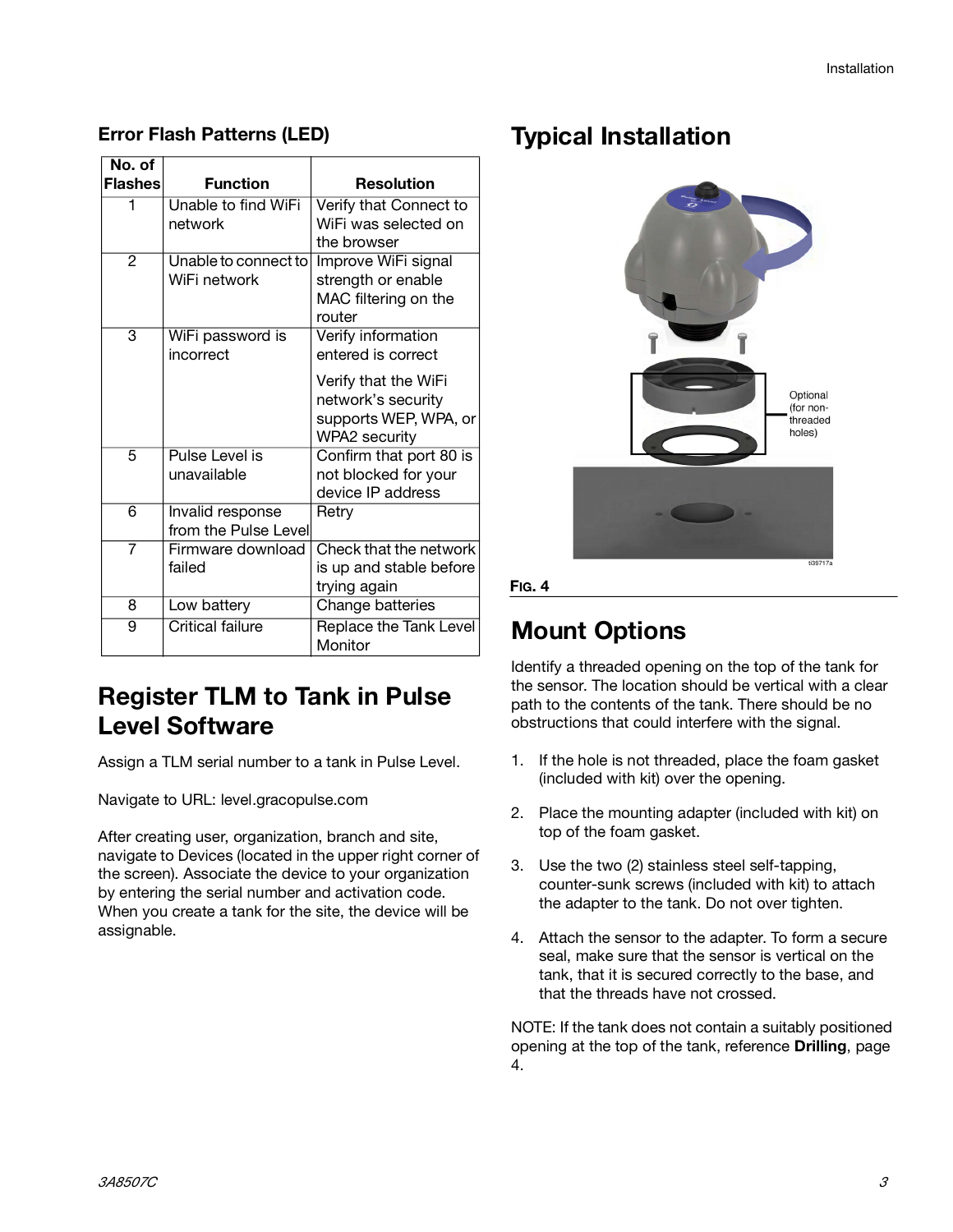### **Installation Examples**



#### <span id="page-3-1"></span>**FIG. 5**

### <span id="page-3-0"></span>**Drilling**

If the tank does not contain a suitable positioned opening at the top of the tank, it will be necessary to manually drill into the top of the tank.

- 1. Select a flat area on the top of the tank located towards the center [\(FIG. 5](#page-3-1)).
- 2. Drill a 1.5 in. bsp hole at the selected area using a 45.5 mm tapping drill.
- 3. Continue with **[Mount Options](#page-2-1)**, steps [1](#page-2-0) through 4.

### **Operation View Data**

The TLM can be configured with the Pulse Level (level.gracopulse.com) to take a reading at predefined times.

After configuring the TLM using the TLM Pulse Level, press the button until the green LED is lit, to create a connection between the TLM and the Pulse Level to load the configuration.

NOTE: Frequent measurements result in shorter battery life.

### **Manual Measurement**

To force a measurement:

1. Press and hold the button until the green light illuminates.Release the button.



4 3A8507C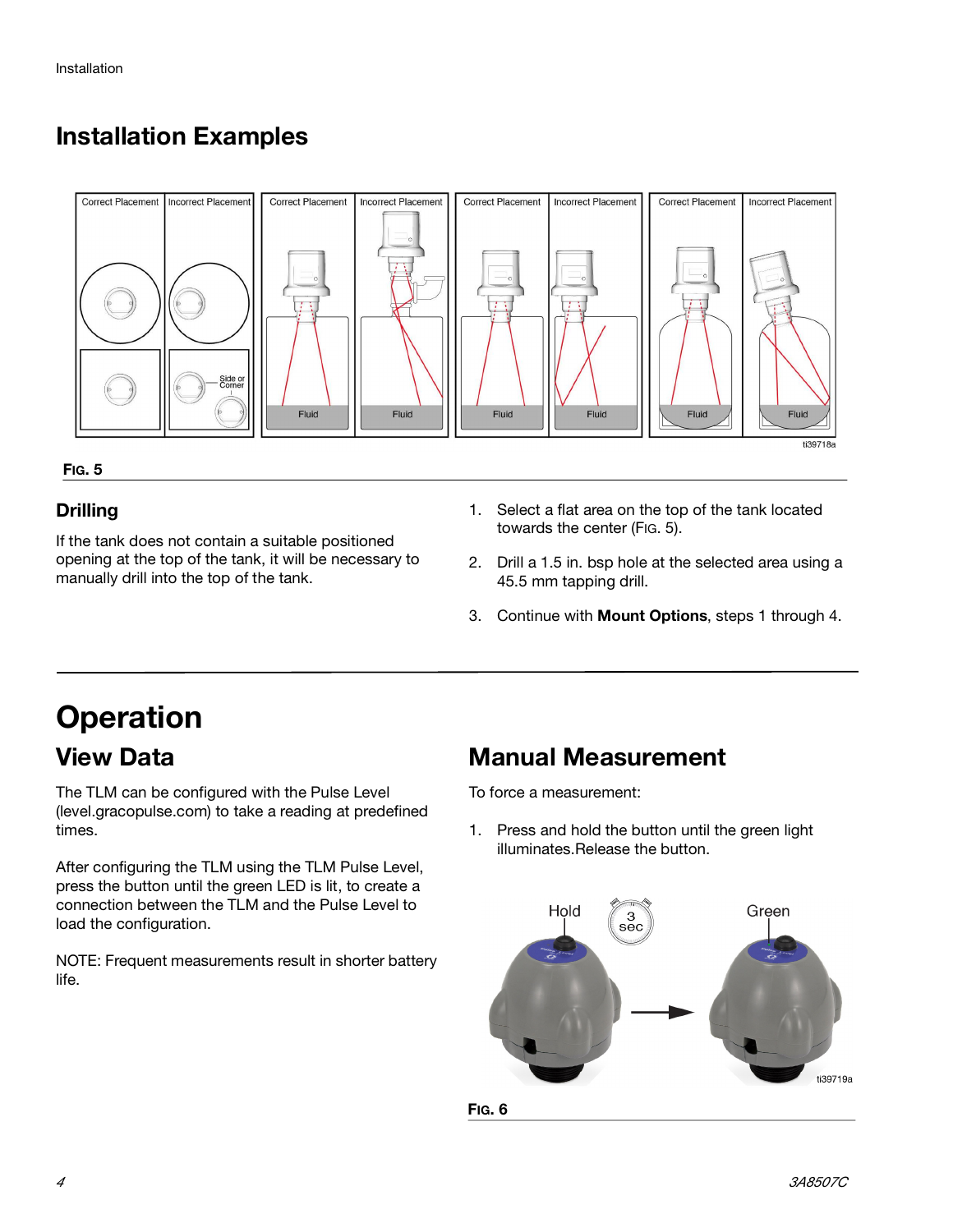# **Recycling and Disposal**

### **End of Product Life**

At the end of the product's useful life, dismantle and recycle it in a responsible manner.

- Remove batteries, circuit boards, LCDs (liquid crystal displays), and other electronic components. Recycle according to applicable regulations.
- Do not dispose of batteries or electronic components with household or commercial waste.  $\cancel{\mathbb{X}}$
- Deliver remaining product to a recycling facility.

# **Troubleshooting**

| <b>Problem</b>                                  | Cause                                                                                                         | Solution                                                                               |
|-------------------------------------------------|---------------------------------------------------------------------------------------------------------------|----------------------------------------------------------------------------------------|
| Monitor is not reporting scheduled<br>readings. | Out of WiFi range.<br>WiFi obstruction.                                                                       | Ensure that the TLM is not encased<br>in metal, since this would obstruct              |
|                                                 |                                                                                                               | the signal.<br>Take a manual measurement and<br>review LEDs during the<br>measurement. |
|                                                 | Weak or dead batteries.                                                                                       | Replace batteries. See Replace<br><b>Batteries</b> , page 6.                           |
|                                                 | Tank Level Monitor was not<br>associated with profile after<br>scheduled times were entered into<br>software. | Assign TLM serial number to a<br>tank. Press TLM button to take a<br>manual reading.   |
|                                                 | Reading is scheduled when pump<br>is operating.                                                               | Ensure readings are scheduled<br>during times that the pump is not<br>operating.       |
| LED will not turn on.                           | Button released too soon.                                                                                     | Hold button down for a longer<br>period of time.                                       |
|                                                 | Weak or dead batteries.                                                                                       | Replace batteries. See <b>Replace</b><br>Batteries, page 6.                            |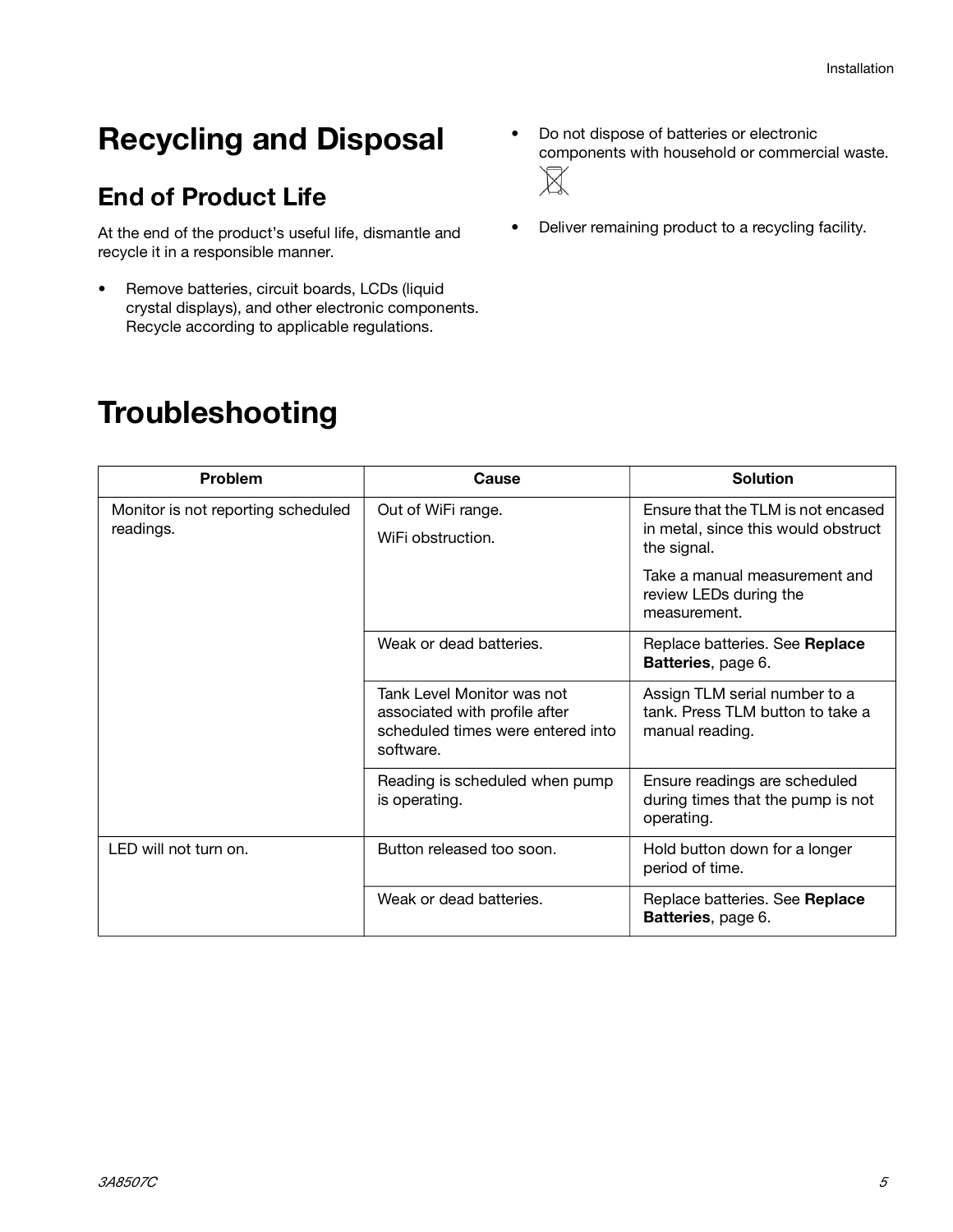# **Service**

After the TLM has been installed, the only additional maintenance or service necessary is changing the batteries.

### <span id="page-5-0"></span>**Replace Batteries**



#### **Fire and Explosion Hazard**

Sparking can occur when changing batteries. Only replace the batteries in a non-hazardous location away from flammable fluids and fumes.

#### **NOTICE**

After battery placement, press the button to synchronize the TLM internal clock to maintain scheduled TLM readings.

- 1. Remove the TLM adapter from the tank.
- 2. Remove the four screws that keep the case together ([FIG. 7\)](#page-5-1).



#### <span id="page-5-1"></span>**FIG. 7**

3. Carefully pull the TLM case halves apart to access the battery ([FIG. 8](#page-5-3)).

NOTE: The TLM case halves are tightly connected. Use caution when opening the device to prevent unnecessary damage.



#### <span id="page-5-3"></span>**FIG. 8**

- 4. Replace the 3.6V C-size battery. See **[Technical](#page-7-0)  [Specifications](#page-7-0)**, page [8](#page-7-0), for battery information. Install the battery as shown in [FIG. 9](#page-5-2), with the positive end on the right. This is the clip that has shrink tubing on it.
- 5. To maintain the IP rating, make sure that the gasket is properly installed [\(FIG. 9](#page-5-2)).



<span id="page-5-2"></span>**FIG. 9**

6. Reconnect the two halves and replace the four screws.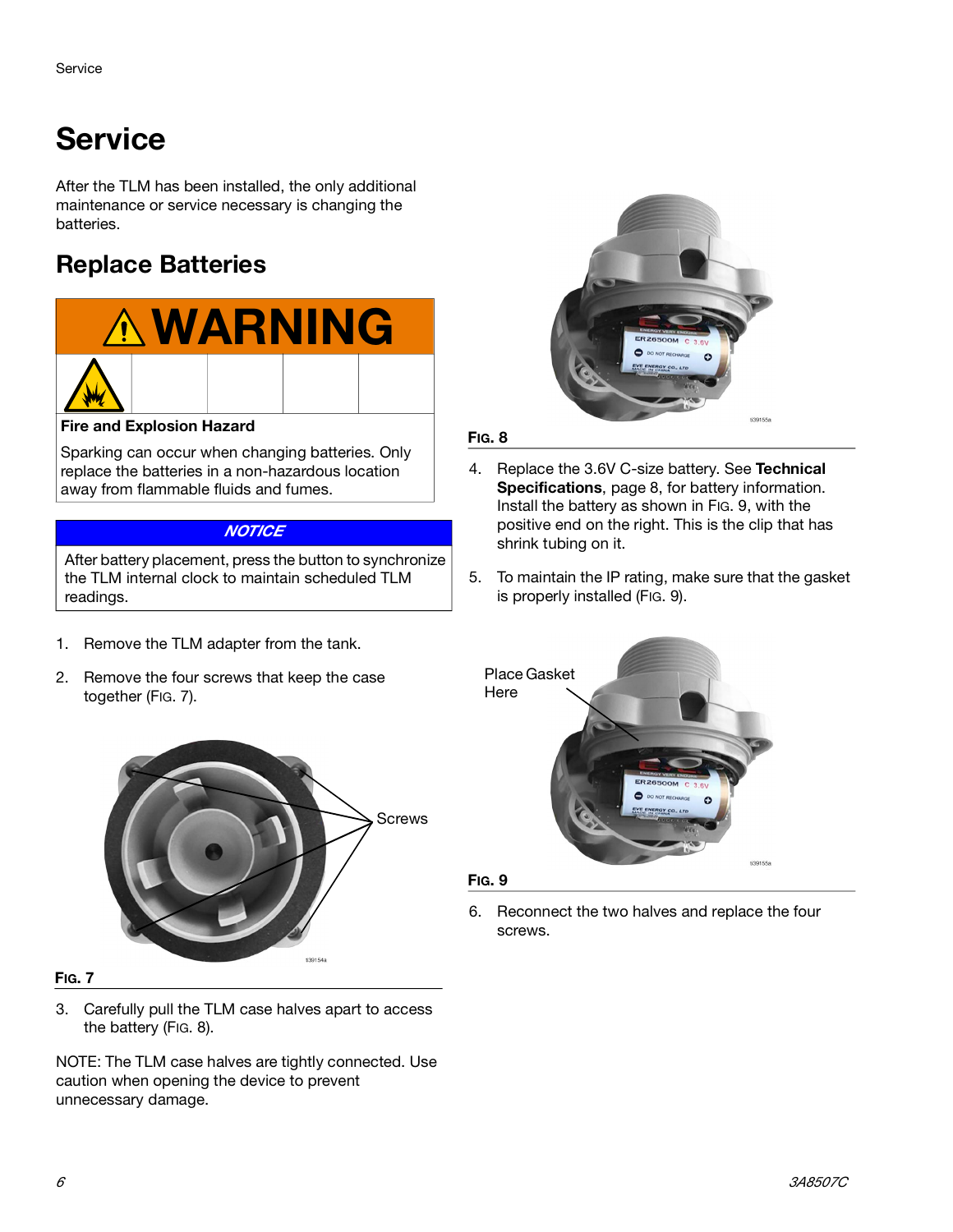# **Dimension - Tank Specifications**

### **Vertical Tank:**

- Maximum Volume 999,999 gallons or liters.
- Tank walls must be uniformly vertical from empty level to full.



#### **FIG. 10**

### **Cylindrical Tank:**

- Maximum volume = 999,999 gallons or liters.
- Tank end walls must be flat; they cannot be any other shape, including belled.

### **Obround Tank:**

- Maximum volume = 999,999 gallons or liters.
- Tank end walls must be flat; they cannot be any other shape, including belled.



#### **FIG. 12**

### **Non-Standard Tanks:**

- Maximum volume = 999,999 gallons or liters.
- Define strapping table in Pulse Level Software.
- Up to 100 strapping table points to correlate tank fluid height to volume.

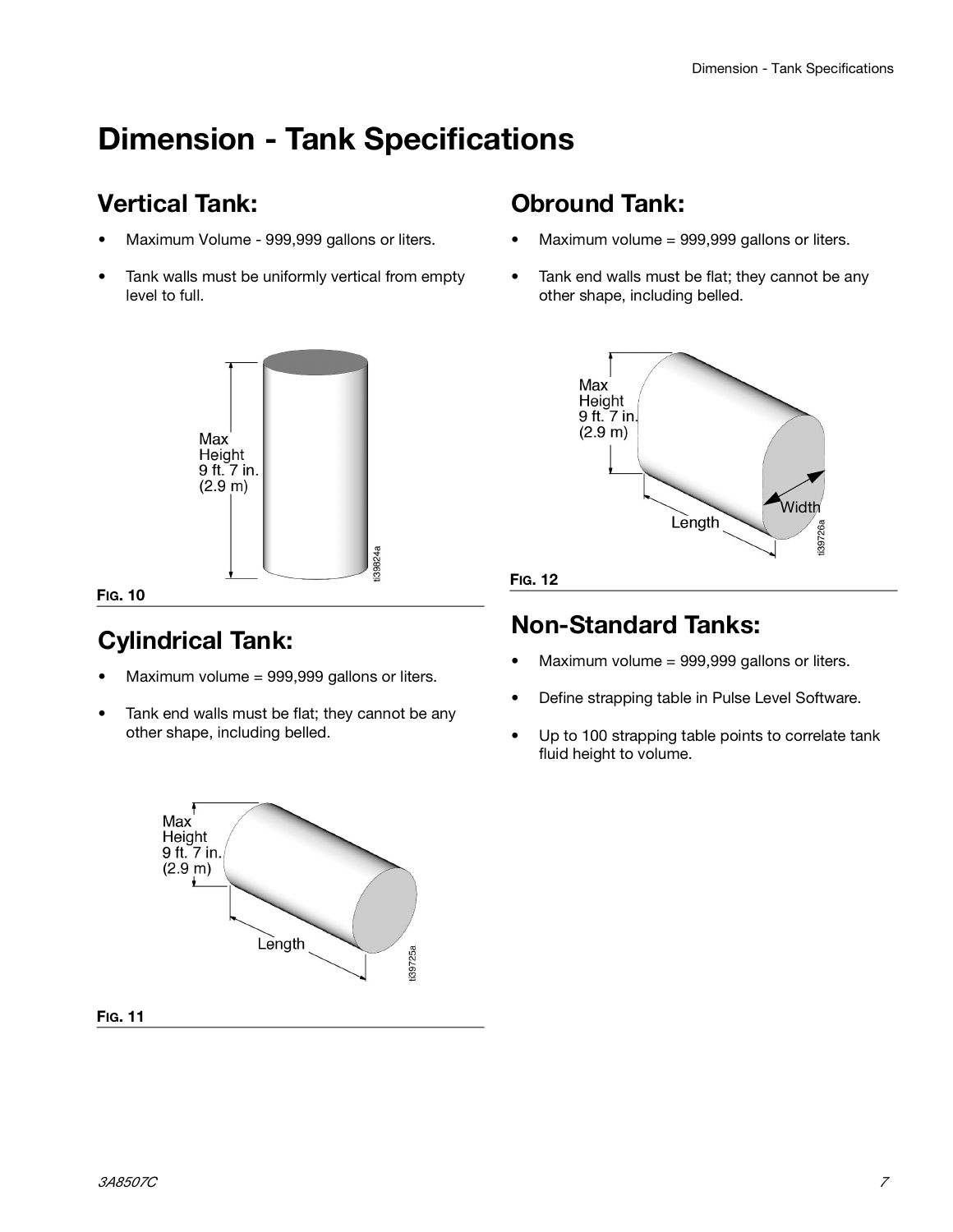# <span id="page-7-0"></span>**Technical Specifications**

| <b>Tank Level Monitor (TLM)</b>         |                                                                                                                                                                                           |                                       |  |  |
|-----------------------------------------|-------------------------------------------------------------------------------------------------------------------------------------------------------------------------------------------|---------------------------------------|--|--|
|                                         | <b>US</b>                                                                                                                                                                                 | <b>Metric</b>                         |  |  |
| Compatible Fluids                       | oil, kerosene, diesel, lubricants, additives, DEF/AdBlue®, coolants,<br>water, waste oil, waste water, automatic transmission fluid (AFT),<br>anti-freeze, and windshield washer solution |                                       |  |  |
| Ultrasonic Tank Depth Measurement range | 5.0 in. to 9 ft. 7 in.                                                                                                                                                                    | 12 cm (minimum) to 300 cm             |  |  |
| Fluid Level Measurement Accuracy        | $+/- 1.0$ in.                                                                                                                                                                             | $+/- 2.0$ cm                          |  |  |
| Mounting                                | 1.25 in., 1.5 in, and 2.0 in. threaded npt connector                                                                                                                                      |                                       |  |  |
| Clearance: Height above tank for TLM    | 7.5 in.                                                                                                                                                                                   | 19.1 cm                               |  |  |
| Weight                                  | $0.5$ lb.                                                                                                                                                                                 | 226.8 <sub>g</sub>                    |  |  |
| RF Frequency Band                       | 2.412 GHz - 2.462 GHz                                                                                                                                                                     |                                       |  |  |
| Maximum RF Transmit Power               | 18 dBm                                                                                                                                                                                    |                                       |  |  |
| <b>Operating Temperature Range</b>      | $0^{\circ}$ F to 122 $^{\circ}$ F                                                                                                                                                         | -17.8 $^{\circ}$ C to 50 $^{\circ}$ C |  |  |
| Storage Temperature Range               | 0°F to 122°F                                                                                                                                                                              | $-17.8$ °C to 50°C                    |  |  |
| <b>Batteries</b>                        | Li-SOCl2 Size R14, 3.6V C-cell                                                                                                                                                            |                                       |  |  |
| <b>Battery Life</b>                     | 7.5 years* from activation                                                                                                                                                                |                                       |  |  |
| Enclosure (Ingress Protection)          | IP67                                                                                                                                                                                      |                                       |  |  |
| <b>Tanks</b>                            |                                                                                                                                                                                           |                                       |  |  |
| Maximum Volume                          | 999,999 gallons                                                                                                                                                                           | 999,999 liters                        |  |  |
| Maximum Height                          | 9 ft. 7 in.                                                                                                                                                                               | 300 cm                                |  |  |
| Altitude                                | $< 6,000$ ft.                                                                                                                                                                             | $< 2$ km                              |  |  |

\* The battery life is based upon four (4) measurements per day and one (1) WiFi connection per day from a location where the WiFi coverage does not require retries, and a normal distribution over the operating temperature range centered at +25°C (77°F).

All trademarks or registered trademarks are the property of their respective owners.

# **California Proposition 65**

### **CALIFORNIA RESIDENTS**

*A* WARNING: Cancer and reproductive harm – www.P65warnings.ca.gov.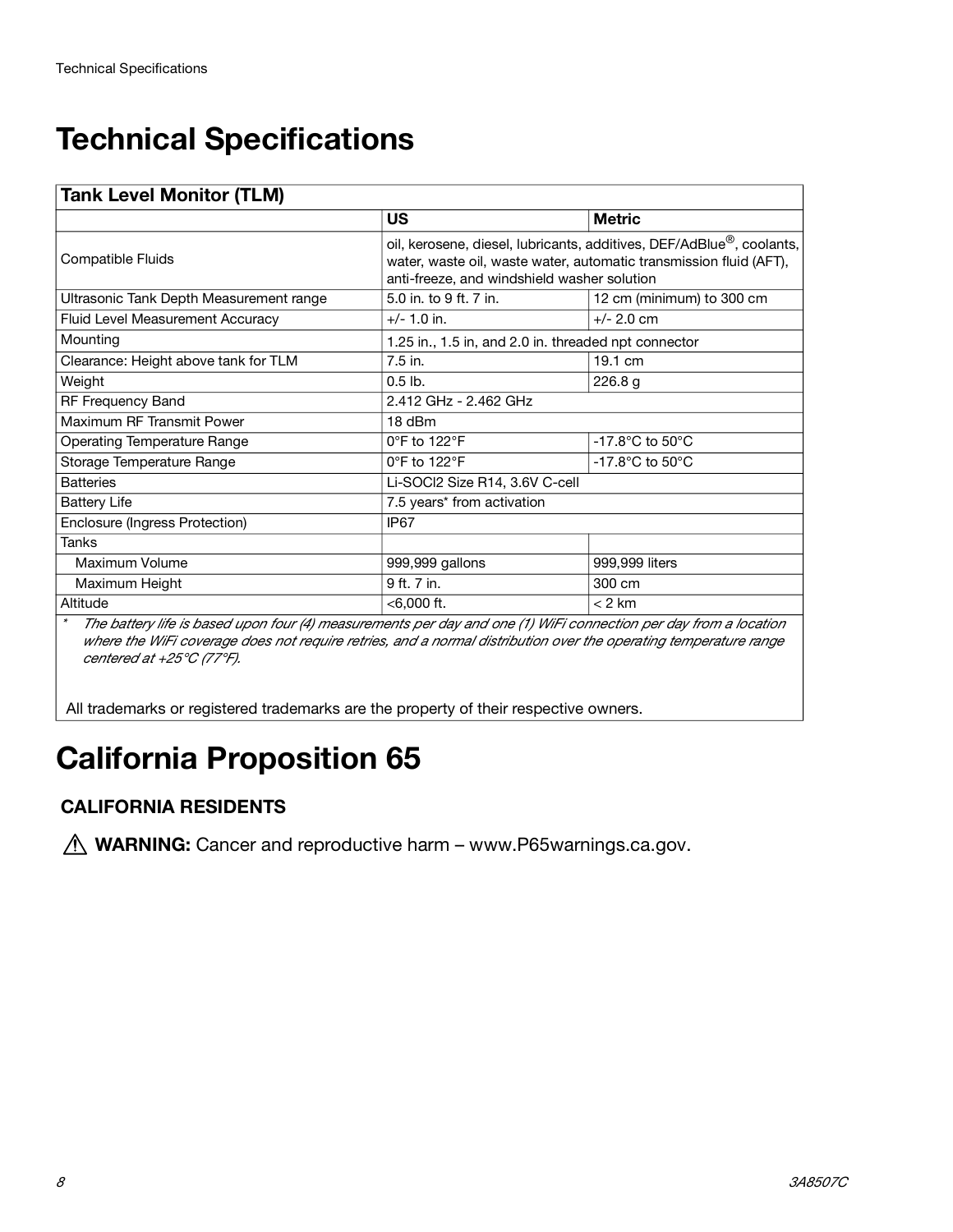### **Graco Extended Warranty**

Graco warrants all equipment manufactured by Graco and bearing its name to be free from defects in material and workmanship on the date of sale to the original purchaser for use. With the exception of any special, extended, or limited warranty published by Graco, Graco will, for a period of twenty four months from the date of sale, repair or replace any part of the equipment determined by Graco to be defective. This warranty applies only when the equipment is installed, operated and maintained in accordance with Graco's written recommendations.

This warranty does not cover, and Graco shall not be liable for general wear and tear, or any malfunction, damage or wear caused by faulty installation, misapplication, abrasion, corrosion, inadequate or improper maintenance, negligence, accident, tampering, or substitution of non-Graco component parts. Nor shall Graco be liable for malfunction, damage or wear caused by the incompatibility of Graco equipment with structures, accessories, equipment or materials not supplied by Graco, or the improper design, manufacture, installation, operation or maintenance of structures, accessories, equipment or materials not supplied by Graco.

This warranty is conditioned upon the prepaid return of the equipment claimed to be defective to an authorized Graco distributor for verification of the claimed defect. If the claimed defect is verified, Graco will repair or replace free of charge any defective parts. The equipment will be returned to the original purchaser transportation prepaid. If inspection of the equipment does not disclose any defect in material or workmanship, repairs will be made at a reasonable charge, which charges may include the costs of parts, labor, and transportation.

THIS WARRANTY IS EXCLUSIVE, AND IS IN LIEU OF ANY OTHER WARRANTIES, EXPRESS OR IMPLIED, INCLUDING BUT NOT LIMITED TO WARRANTY OF MERCHANTABILITY OR WARRANTY OF FITNESS FOR A PARTICULAR PURPOSE.

Graco's sole obligation and buyer's sole remedy for any breach of warranty shall be as set forth above. The buyer agrees that no other remedy (including, but not limited to, incidental or consequential damages for lost profits, lost sales, injury to person or property, or any other incidental or consequential loss) shall be available. Any action for breach of warranty must be brought within two (2) years of the date of sale Graco makes no warranty, and disclaims all implied warranties of merchantability and fitness for a particular purpose in connection with accessories, equipment, materials or components sold but not manufactured by Graco. These items sold, but not manufactured by Graco (such as electric motors, switches, hose, etc.), are subject to the warranty, if any, of their manufacturer. Graco will provide purchaser with reasonable assistance in making any claim for breach of these warranties.

In no event will Graco be liable for indirect, incidental, special or consequential damages resulting from Graco supplying equipment hereunder, or the furnishing, performance, or use of any products or other goods sold hereto, whether due to a breach of contract, breach of warranty, the negligence of Graco, or otherwise.

#### **FOR GRACO CANADA CUSTOMERS**

The parties acknowledge that they have required that the present document, as well as all documents, notices and legal proceedings entered into, given or instituted pursuant hereto or relating directly or indirectly hereto, be drawn up in English. Les parties reconnaissent avoir convenu que la rédaction du présente document sera en Anglais, ainsi que tous documents, avis et procédures judiciaires exécutés, donnés ou intentés à la suite de ou en rapport, directement ou indirectement, avec les procedures concernées.

# **Graco Information**

**For the latest information about Graco products, visit** www.graco.com.

**For patent information, see** www.graco.com/patents.

**TO PLACE AN ORDER,** contact your Graco distributor or call to identify the nearest distributor. **Phone:** 612-623-6928 **or Toll Free:** 1-800-533-9655, **Fax:** 612-378-3590